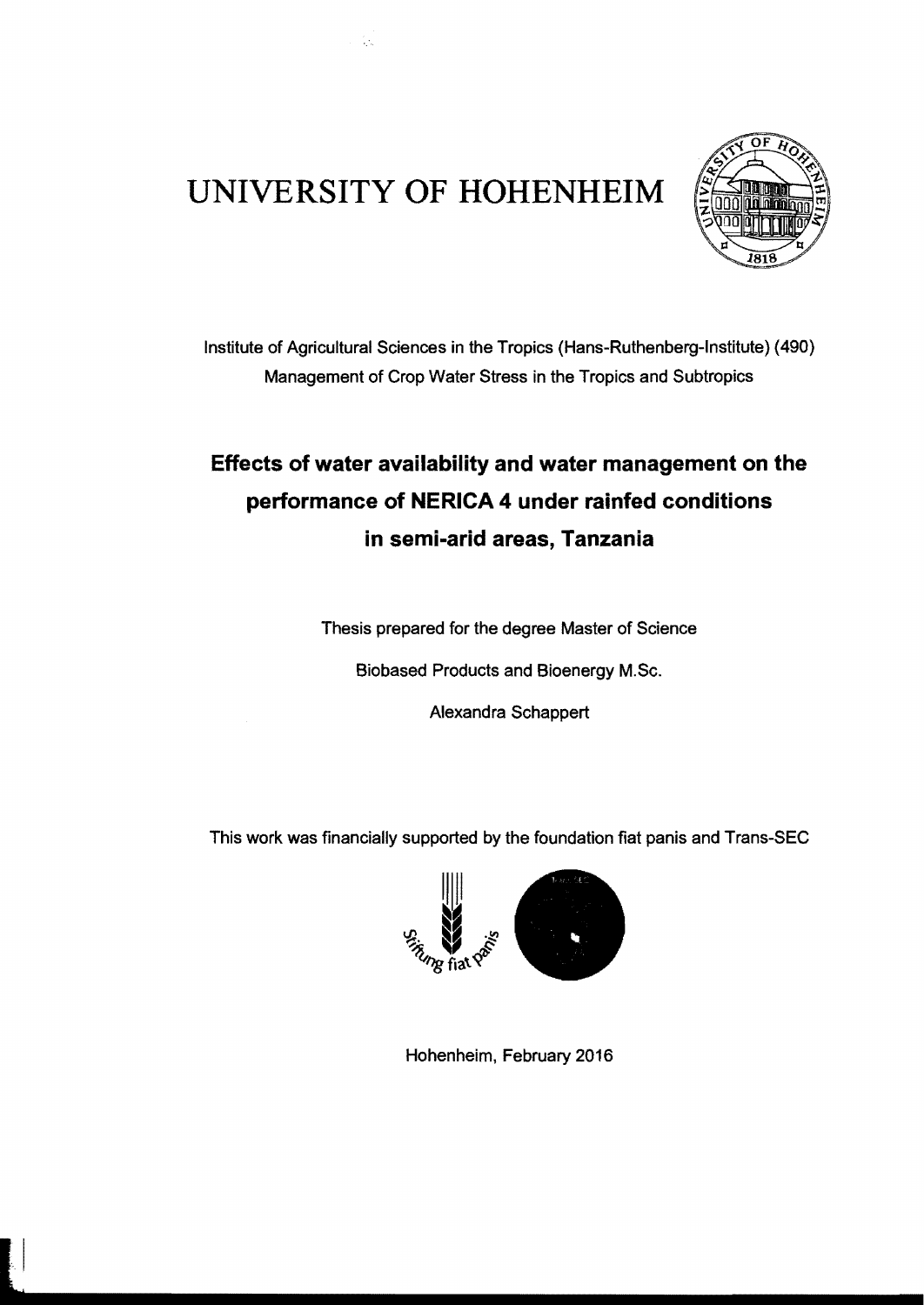## **Abstract**

Rice is one of the most important staple crops. This crop is a rapidly growing food source and has become a commodity of strategie significance especially in Sub-Saharan Africa. In semi-arid areas in Africa soil degradation and droughts are increasingly productivity-reducing problems.

The idea of this thesis is to identify possibilities to grow upland rice in seasonal drought prone areas in Tanzania with minimal water management. The effects of minimal water management in Gase of modifying the soil surface to collect and save water; by adding a minimum amount of water or to decrease evaporation by an adapted weeding management, may help to grow a successful rice crop under local conditions.

Hereby the upland rice variety NERICA 4, which was developed to show resistance to African rice pests, diseases and water stress combined with high yield potentials, was used for investigating its performance under the management practices which were implemented in this study. This upland variety will be tested under rainfed conditions for the Dodoma region (592 mm, October - May), rainfed conditions with tied-ridging, tied-ridging combined with additional irrigation to keep soll moisture above the permanent wilting point of the soll (life saving irrigation), life saving irrigation without tied ridges and under fulfilled crop water requirements. Those options were combined with time based weeding strategies. Variation in soil moisture contents, leaf area, specific leaf area (SLA), biomasspartitioning, yield determining components like number of productive tillers and spikelets, grain yield, harvest index (HI), yield loss and water use efficiency (WUE) in response to the water management were investigated. Modification of the soll surface influenced soil moisture characteristics and is related to changed yield determining components. The weeding strategy did also lead to changed soil moisture values and microclimate within the canopy but is not responsible for significantly changed grain yields. The poor rainfall distribution in the growing season 2015 provoked total failure at the rainfed treatments and caused yield loss and thus low water use efficiencies for the treatments with life saving irrigation.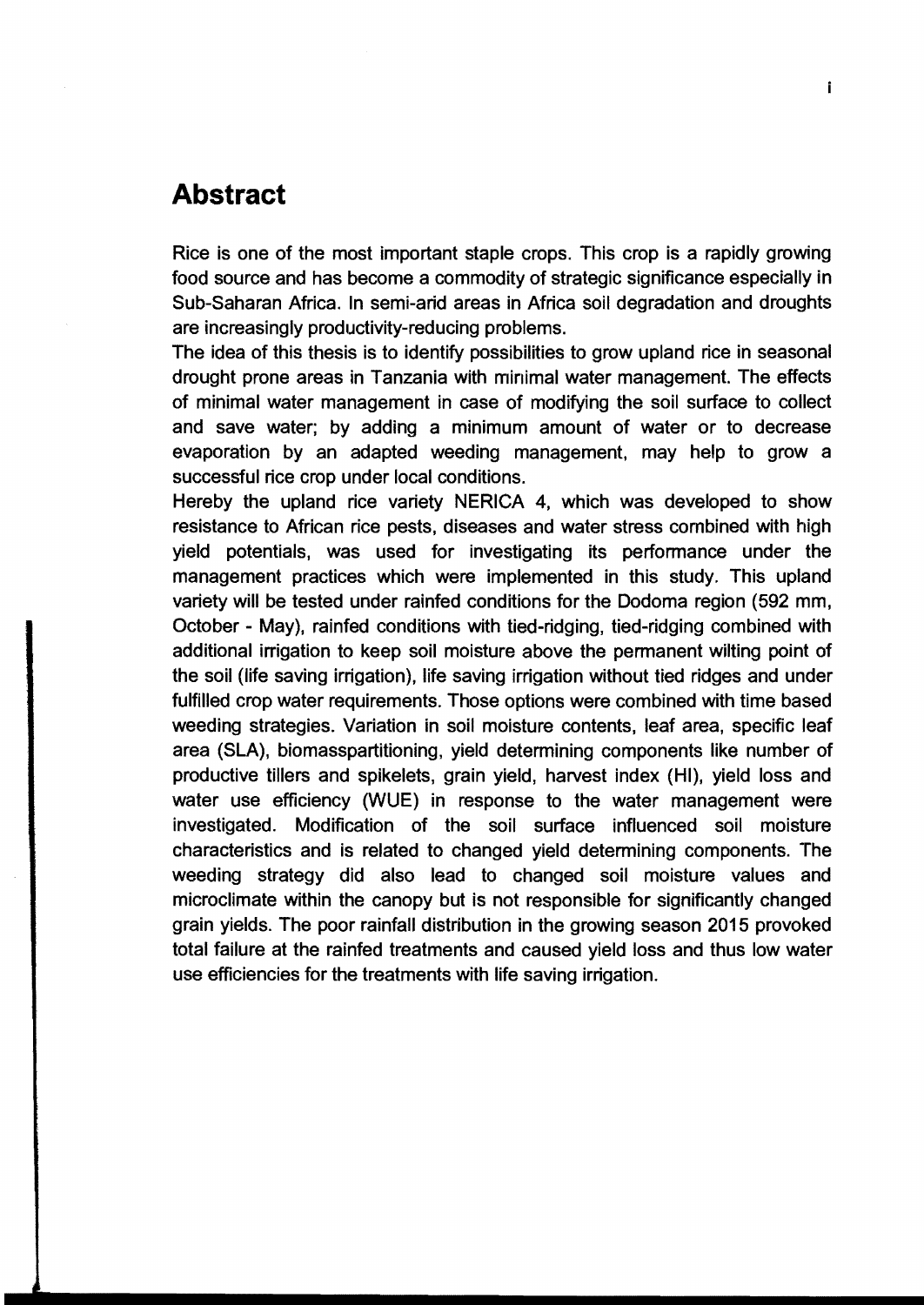## **5 Conclusion**

Rice cropping systems are often considered as water intensive and therefore not suited for seasonal drought prone areas. In rainfed systems precipitation often exceeds crop water requirements at a specific rain event. Additionally temporal distributions in terms of drought speils lead to suboptimal water supply. Managing water excess may improve water productivity during intervals between rain events with insufficient water supply from precipitation.

The main ideas of this study may help to grow successful NERICA 4 upland rice under local conditions in semi-arid areas like in Dodoma region. Therefore several water management practices fike an adapted weeding management were implemented. Furthermore by adding a minimum amount of water, the soil moisture was kept above the permanent wilting point (life saving irrigation). Additionally the effects of minimal water management in case of modifying the soil surface to collect and save water, like tied ridges, were studied.

Time based weeding (farmer's weeding) influenced the microclimate within the canopy in the treatment with full water supply (FI) in comparison to the clean weeded alternative. Soil moisture contents are significantly influenced by the weeding strategy, but soil drying after rain events was not affected. At all water management treatments the less weeded treatments showed a lower harvest index' (HI) and yields. Hence one could conclude that the effects on the microclimate within the canopy led to decreased fertility and furthermore that water competitiveness by the water use of weeds influenced the water availability for the rice crop negatively. Although the negative impact of the weeds on yield determining components and finally on the grain yield was not significant.

Water availability influenced weed and crop density and their competitiveness for water and light. Rice cropping with the farmers' weeding strategy reached leaf area index (LAI) values up to 4 for FI treatments  $(-2.5$  LSI treatments). After removing the weeds, rice plants at irrigated treatment showed LAI values smaller than 0.5, which is still lower than LAI values for rice plants at their corresponding clean weeded treatments. The specific leaf area (SLA) was not affected by the weeding component.

Water-saving irrigation decreased yield as weil as water productivity. In that context, it was not possible to produce more rice with less water. The rice cropping system with life saving irrigation showed a 40 % worse HI and a poor performance in terms of water use efficiencies (1 tlha with 412 mm water use) in comparison with the rice plants grown under full water supply. Those plants reached a grain yield of 3 t/ha, which is acceptable for NERICA 4 varieties. Although life saving did not achieve the expected yields, repetitions with specific